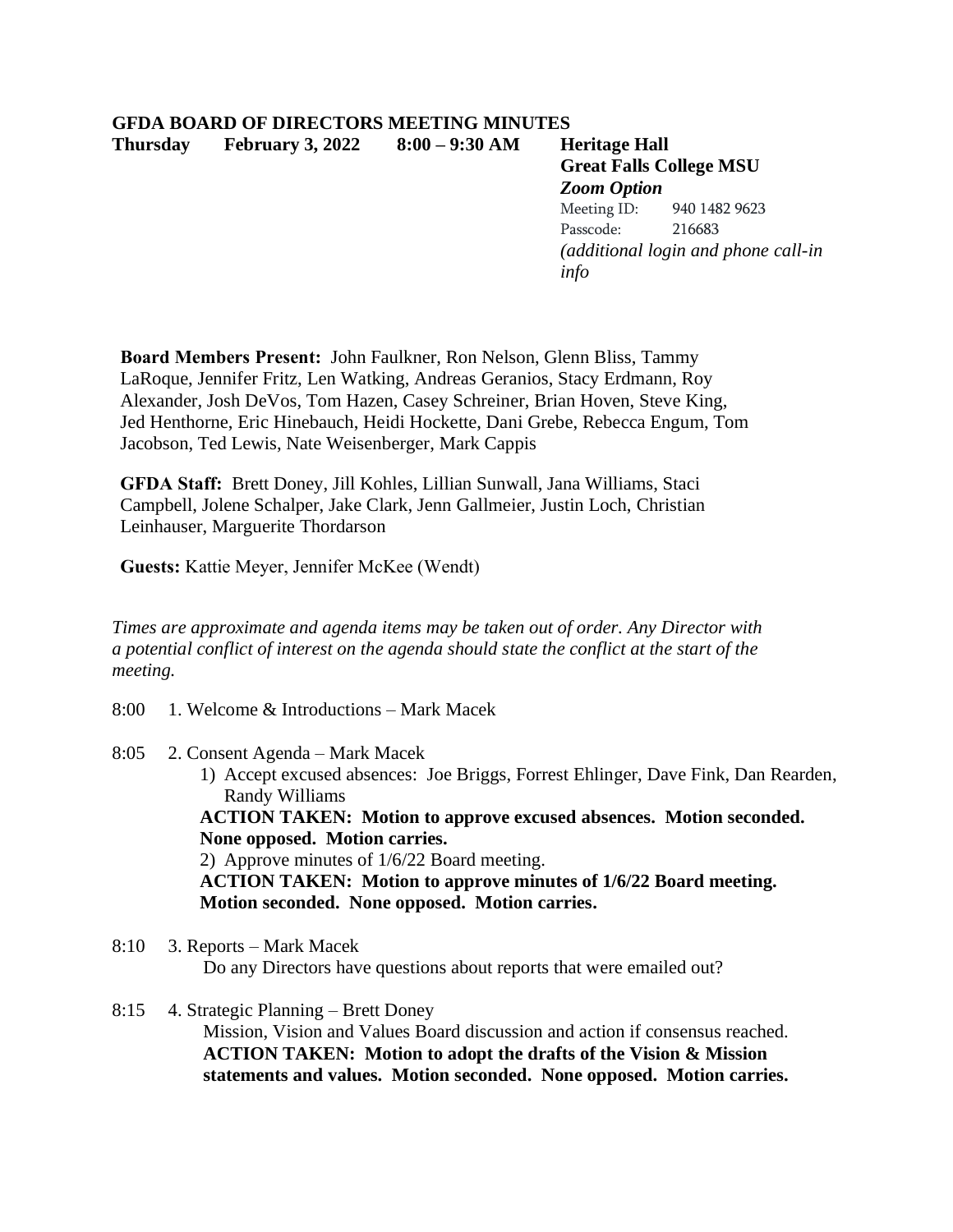- 8:30 5. Talent Attraction Social Media Wendt Presentation on social media strategies being used for our talent attraction effort.
- 8:45 6. Falcon Incentive Package Jolene Scalper Overview of the incentive package we put together for Project Falcon.
- 9:00 7. Lending Rebecca Engum and Jill Kohles Review December Loan Portfolio report. Discuss loan capital progress.
- 9:05 8. Financial Mark Cappis and Brett Doney Review December financial reports.
- 9:10 9. Investment Ted Lewis and Jenn Gallmeier Discuss status of investment in GFDA's mission.
- 9:15 10. Pipeline Update Jolene Schalper
- 9:20 11. CEO Report Brett Doney
- 9:25 12. Board Sharing Mark Macek Updates from Board members on issues affecting GFDA's mission and organization.
- 9:30 13. Public Comment Mark Macek Opportunity for public comment.

## *Zoom Login*

Topic: GFDA Board Meeting Time: This is a recurring meeting Meet anytime

Join Zoom Meeting https://zoom.us/j/94014829623?pwd=aXJFRVlZOXJld2N1dU9uN1gxL1JpQT09

Meeting ID: 940 1482 9623 Passcode: 216683 One tap mobile +12532158782,,94014829623#,,,,\*216683# US (Tacoma) +13462487799,,94014829623#,,,,\*216683# US (Houston)

Dial by your location +1 253 215 8782 US (Tacoma) +1 346 248 7799 US (Houston) +1 669 900 9128 US (San Jose) +1 301 715 8592 US (Washington DC) +1 312 626 6799 US (Chicago) +1 646 558 8656 US (New York) Meeting ID: 940 1482 9623 Passcode: 216683